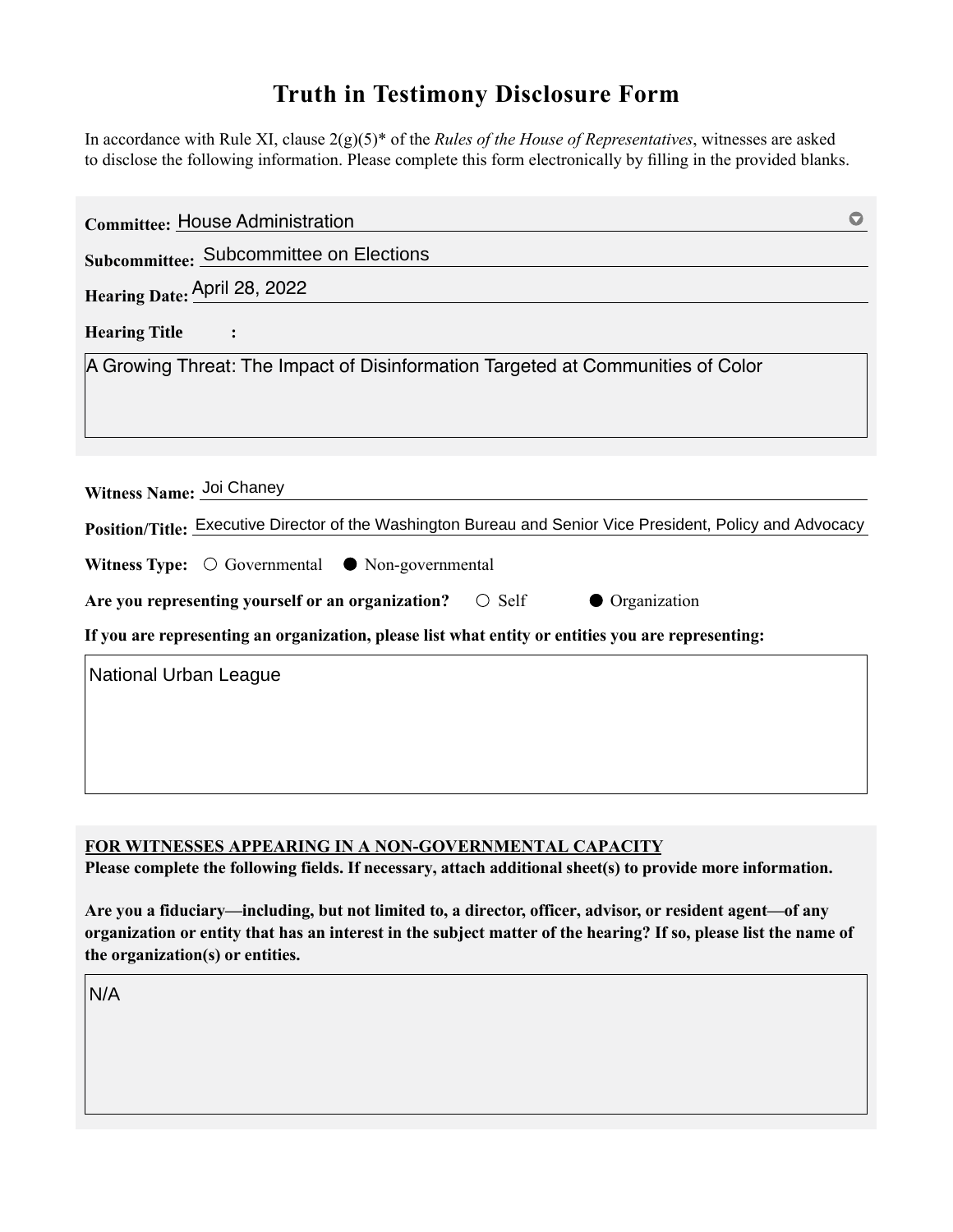**Please list any federal grants or contracts (including subgrants or subcontracts) related to the hearing's subject matter that you or the organization(s) you represent have received in the past thirty-six months from the date of the hearing. Include the source and amount of each grant or contract.** 

N/A

**Please list any contracts, grants, or payments originating with a foreign government and related to the hearing's subject that you or the organization(s) you represent have received in the past thirty-six months from the date of the hearing. Include the amount and country of origin of each contract or payment.** 

N/A

## **Please complete the following fields. If necessary, attach additional sheet(s) to provide more information.**

 $\exists$  I have attached a written statement of proposed testimony.

 $\subseteq$  I have attached my curriculum vitae or biography.

**\***Rule XI, clause 2(g)(5), of the U.S. House of Representatives provides:

(5)(A) Each committee shall, to the greatest extent practicable, require witnesses who appear before it to submit in advance written statements of proposed testimony and to limit their initial presentations to the committee to brief summaries thereof.

(B) In the case of a witness appearing in a non-governmental capacity, a written statement of proposed testimony shall include— (i) a curriculum vitae; (ii) a disclosure of any Federal grants or contracts, or contracts, grants, or payments originating with a foreign government, received during the past 36 months by the witness or by an entity represented by the witness and related to the subject matter of the hearing; and (iii) a disclosure of whether the witness is a fiduciary (including, but not limited to, a director, officer, advisor, or resident agent) of any organization or entity that has an interest in the subject matter of the hearing.

(C) The disclosure referred to in subdivision (B)(ii) shall include— (i) the amount and source of each Federal grant (or subgrant thereof) or contract (or subcontract thereof) related to the subject matter of the hearing; and (ii) the amount and country of origin of any payment or contract related to the subject matter of the hearing originating with a foreign government.

(D) Such statements, with appropriate redactions to protect the privacy or security of the witness, shall be made publicly available in electronic form 24 hours before the witness appears to the extent practicable, but not later than one day after the witness appears.